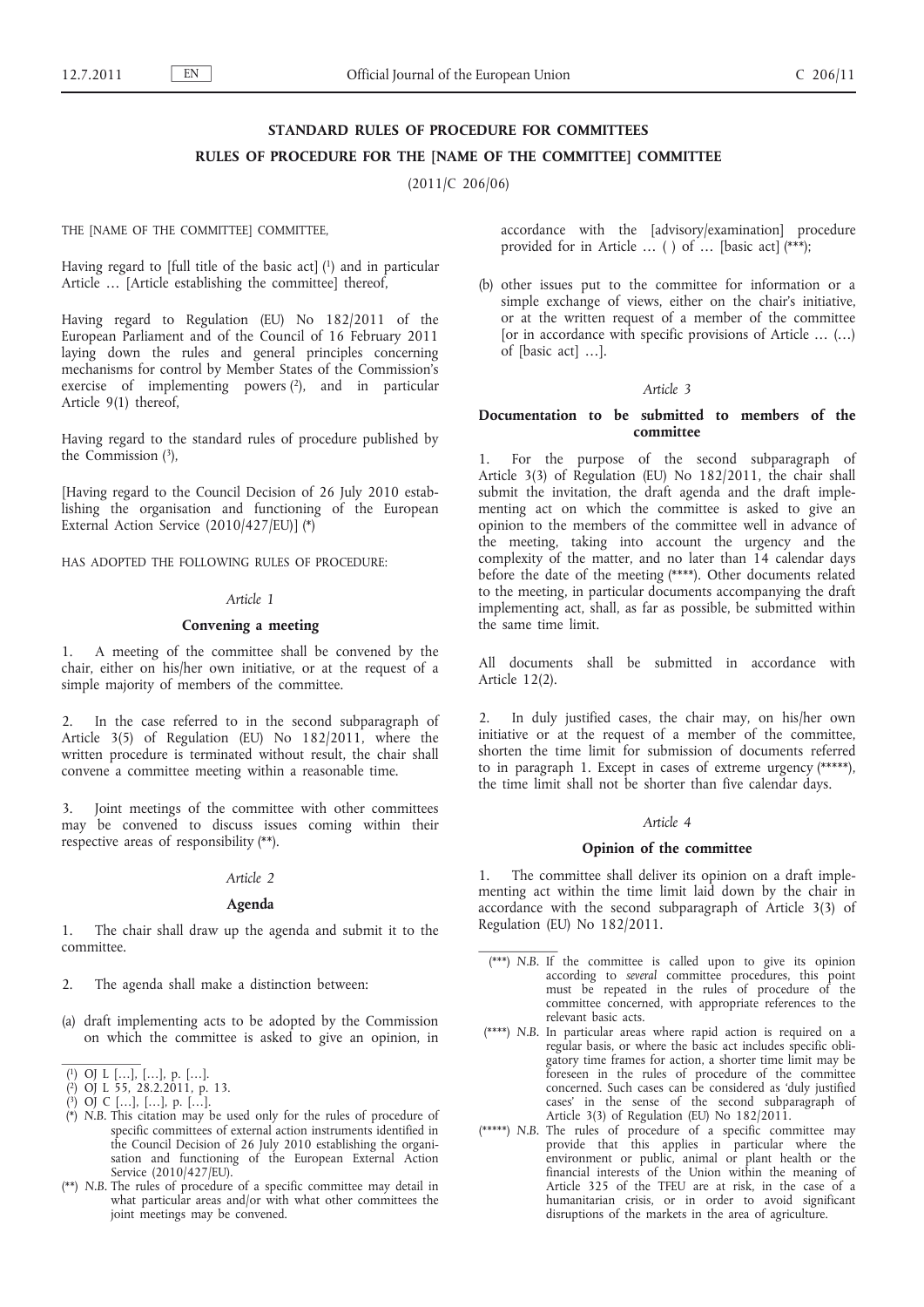Where the advisory procedure leads to a vote, the outcome of the vote shall be decided by a simple majority of the component members of the committee, in accordance with Article 4(1) of Regulation (EU) No 182/2011.

Where the committee's opinion is required under the examination procedure, the outcome of the vote shall be decided by a qualified majority, in accordance with Article 5(1) of Regulation (EU) No  $182/2011$ .

Unless a member of the committee objects, the chair may, without proceeding to a formal vote, establish that the committee has delivered a positive opinion, by consensus, on the draft implementing act.

4. The chair, in consultation with the members of the committee, may, on his/her own initiative or at the request of a member of the committee, postpone a vote until the end of the meeting or to a later meeting.

In accordance with the second subparagraph of Article 3(4) of Regulation (EU) No 182/2011, the chair shall endeavour to find solutions which command the widest possible support within the committee. Before the vote, the chair shall inform the committee of the manner in which the discussions and suggestions for amendments have been taken into account, in particular as regards those suggestions which have been largely supported within the committee.

## *Article 5*

## **Representation**

Each Member State shall be considered to be one member of the committee. Each member of the committee shall decide on the composition of its delegation and inform the chair. With the chair's permission, the delegations may be accompanied by experts who are not part of the delegation.

2. Within a reasonable time and no later than five calendar days before the date of a committee meeting, the following information shall be communicated to the chair:

- (a) the composition of each delegation, except where such composition is already known to the chair;
- (b) the names and functions of any experts accompanying the delegations and the reasons for which their presence is required.

If the chair does not object to the participation of an expert in advance of the committee meeting, the permission referred to in paragraph 1 is considered to be granted.

The reimbursement of travel expenses by the Commission shall be paid in accordance with the applicable rules, subject to budgetary funds provided for this purpose.

4. A Member State delegation may represent a maximum of one other Member State. The Member State that is being represented shall inform the chair of this before the meeting, or, at the latest, before the vote.

#### *Article 6*

### **Working groups**

The committee may create working groups to examine particular issues. The working groups shall be chaired by a representative of the Commission.

The working groups shall report back to the committee under the responsibility of their chair.

## *Article 7*

# **Third parties and experts**

1. The representatives of [specify the third country or organisation in question] shall be invited to attend the meetings of the committee, in accordance with [specify the legal act, such as an agreement made by the Union, an Association Council decision or other basic act that provides for the presence of these observers].

2. Representatives of acceding countries shall be invited to attend the meetings of the committee as from the date of signature of the Treaty of Accession.

The chair may decide to invite representatives of other third parties or other experts to talk on particular matters, on his/her own initiative or at the request of a member of the committee. However, a simple majority of the component members of the committee may oppose their participation in the meeting.

4. Representatives of third parties and experts referred to in paragraphs 1, 2 and 3 shall not be present at and shall not participate in voting of the committee.

# *Article 8*

# **Written procedure**

1. The chair may obtain the committee's opinion by written procedure in accordance with Article 3(5) of Regulation (EU) No 182/2011 (\*). In particular, the chair may use the written procedure to obtain the committee's opinion in cases where the draft implementing act has already been discussed during a committee meeting.

2. The chair shall inform the members of the committee of the outcome of a written procedure without delay, and no later than 14 calendar days after the expiry of the time limit.

<sup>(\*)</sup> *N.B.*: In particular areas where rapid action is required on a regular basis, or where the basic act includes specific obligatory time frames for action, the rules of procedure of the committee concerned may provide that, as a rule, the committee's opinion is obtained by written procedure. Such cases can be considered as 'duly justified cases' in the sense of the first subparagraph of Article 3(5) of Regulation (EU) No 182/2011.